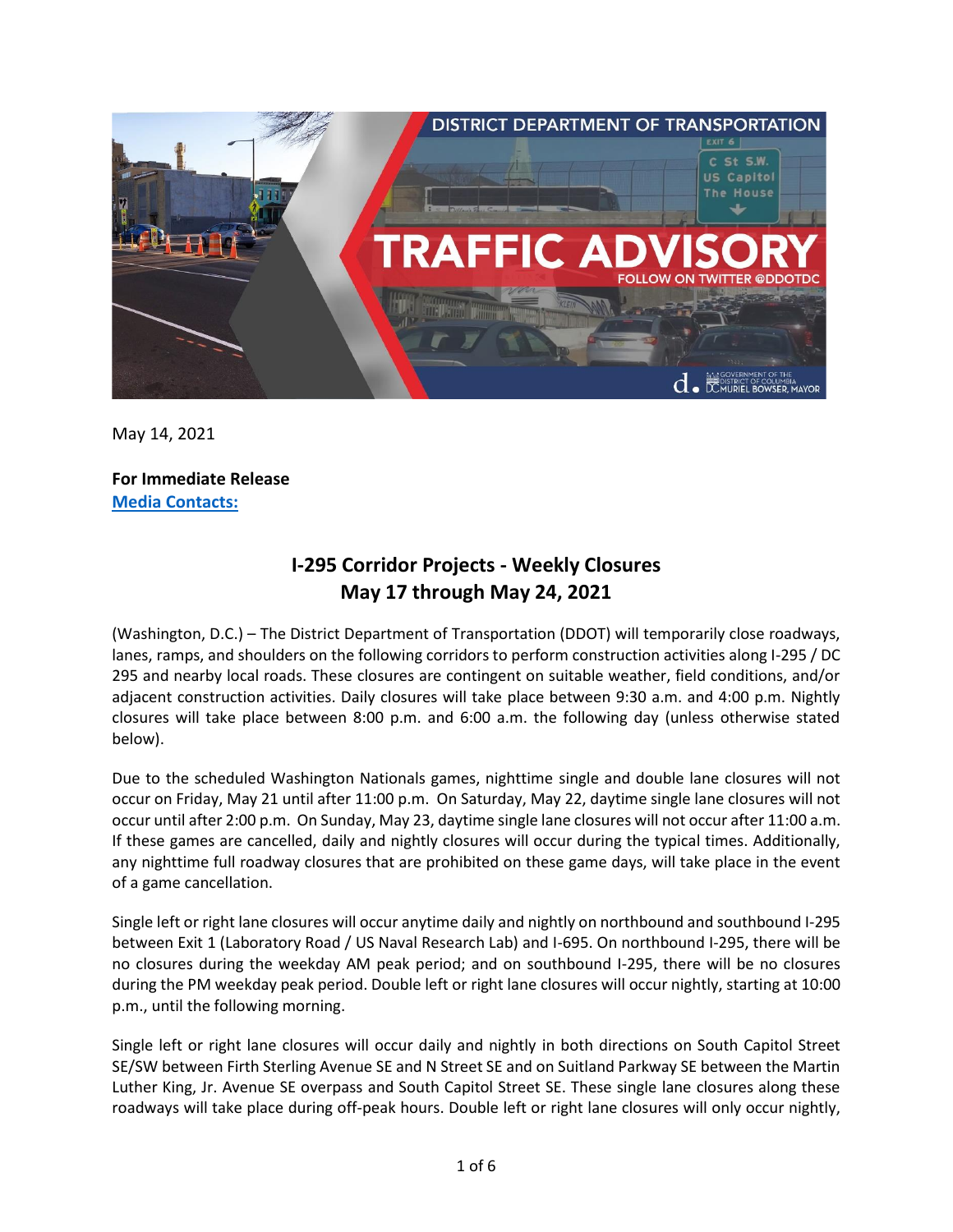starting at 9:00 p.m., until the following morning. No other closures on South Capitol Street SE/SW or Suitland Parkway SE will take place on weekdays between 6:00 a.m. and 9:30 a.m.

Daily and nightly single lane closures will also occur anytime during off-peak hours on Potomac Avenue SE/SW and Howard Road SE. Daily and nightly single lane closures will also occur anytime on Firth Sterling Avenue SE, Half Street SW, Barry Road SE, St. Elizabeths Avenue SE, and Malcolm X Avenue SE.

A full closure of Anacostia Drive SE between Good Hope Road SE and South Capitol Street SE will be in place until Monday, May 24, 2021. The Anacostia Drive SE multi-use trail will remain open to nonmotorized traffic. A marked detour will be in place during this closure.

The following full ramp closures will also occur daily and nightly.

- Exit 4 from I-295 Northbound (South Capitol Street / Suitland Parkway)
- Exit 4 from I-295 Southbound (South Capitol Street / Suitland Parkway)
- I-295 Northbound On-ramp from northbound Firth Sterling Avenue SE
- Ramp from South Capitol Street / MLK Jr. Avenue to I-295 Northbound (continuously)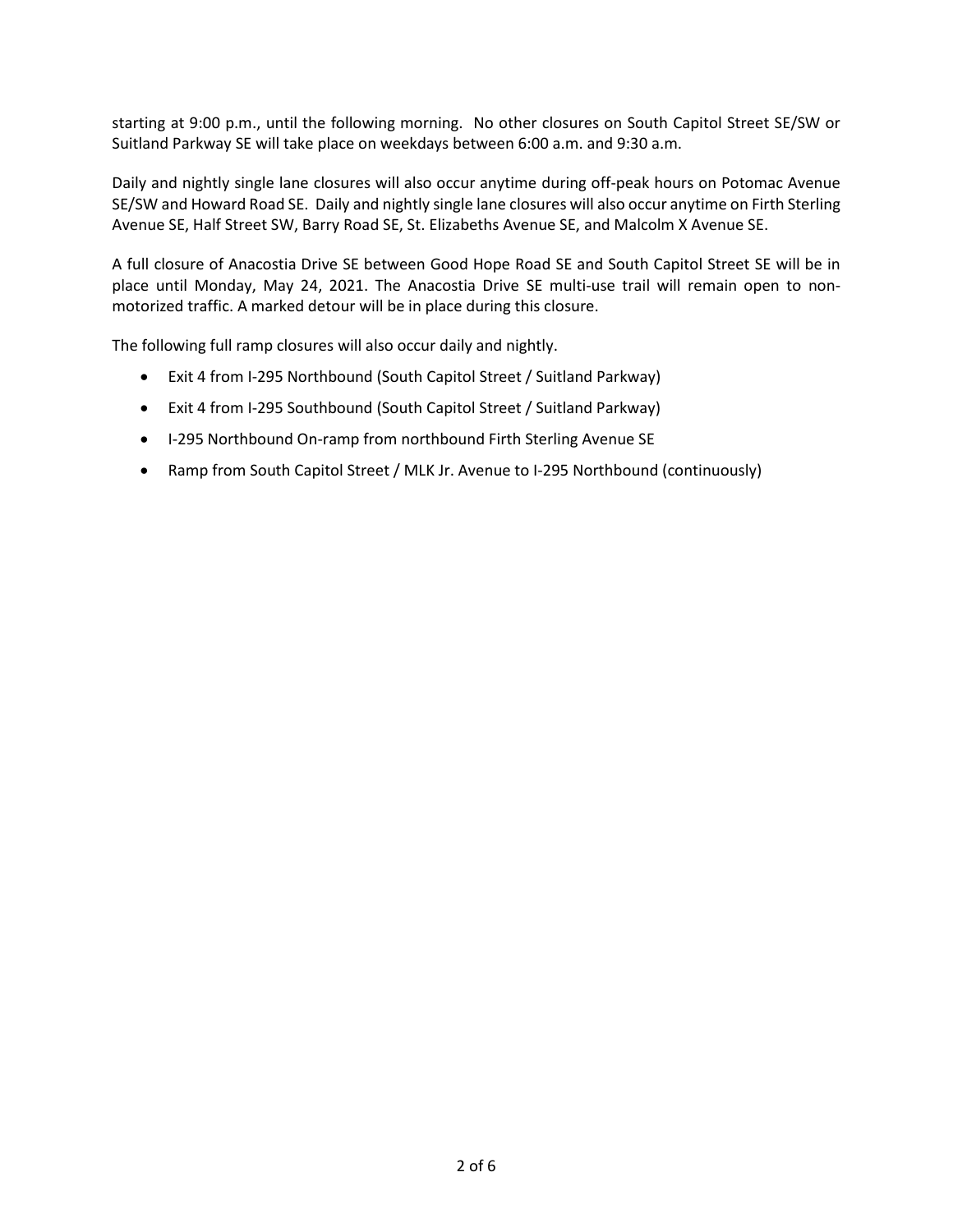Firth Sterling Avenue SE between South Capitol Street SE and St. Elizabeths Avenue SE will be closed nightly between Monday, May 17, 2021 and Friday morning, May 21, 2021 as shown in the graphic. When Firth Sterling Avenue SE is fully closed, Suitland Parkway SE will remain open to all traffic. A marked detour will be in place during these closures.



Firth Sterling Avenue SE Closure & Detour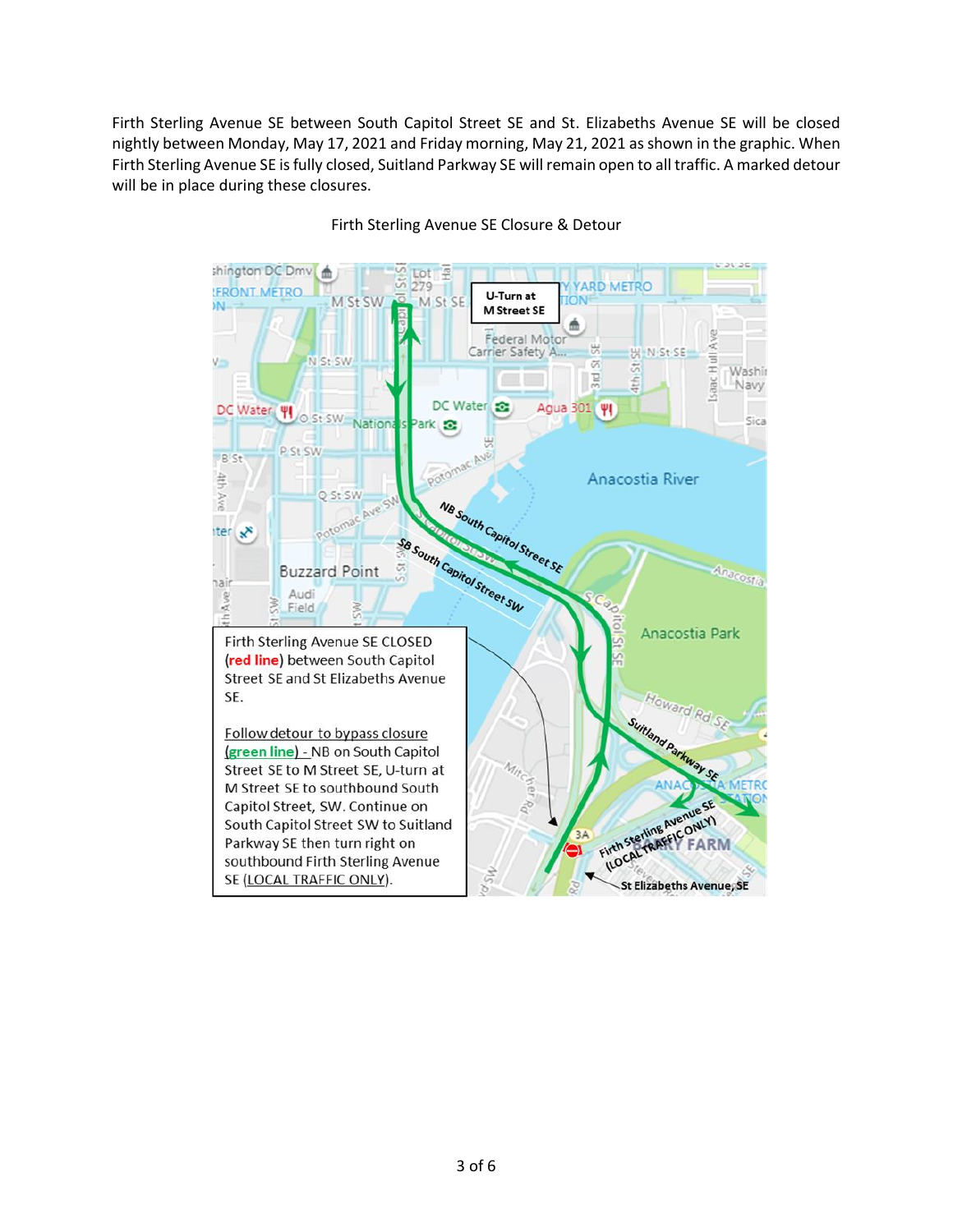The northbound lanes of South Capitol Street SE/SW between Potomac Avenue SE and O Street SW will be closed on Saturday, May 22, 2021 from 5:00 a.m. to 2:00 p.m., as shown in the graphic. A marked detour will be in place during this closure.

> 7-Eleven Shake Shack Navy Yard-Bal M SI SE Š **El Bel Buffalo Wild Wind** US Depa of Transpo 1514 ā potle Mexican Grill š ü ü **FIRST STREET SE** Mission - Navy Yard N SI SW N St SE Garage C P **SOUTH CAPITOL STREET SE** District of Columnation Nationals Park **CONSTRUCTION** S Capitol St 5<sup>99</sup> **AREA** POTOMAC AVENUE SE **Traffic proceeding NB on South Capitol Street SE** will turn right onto 0 ft ftw Potomac Avenue SE, left on First Street SE, left on M Street SE as shown to get back onto South Capitol Street SE.

Northbound South Capitol Street Closure & Detour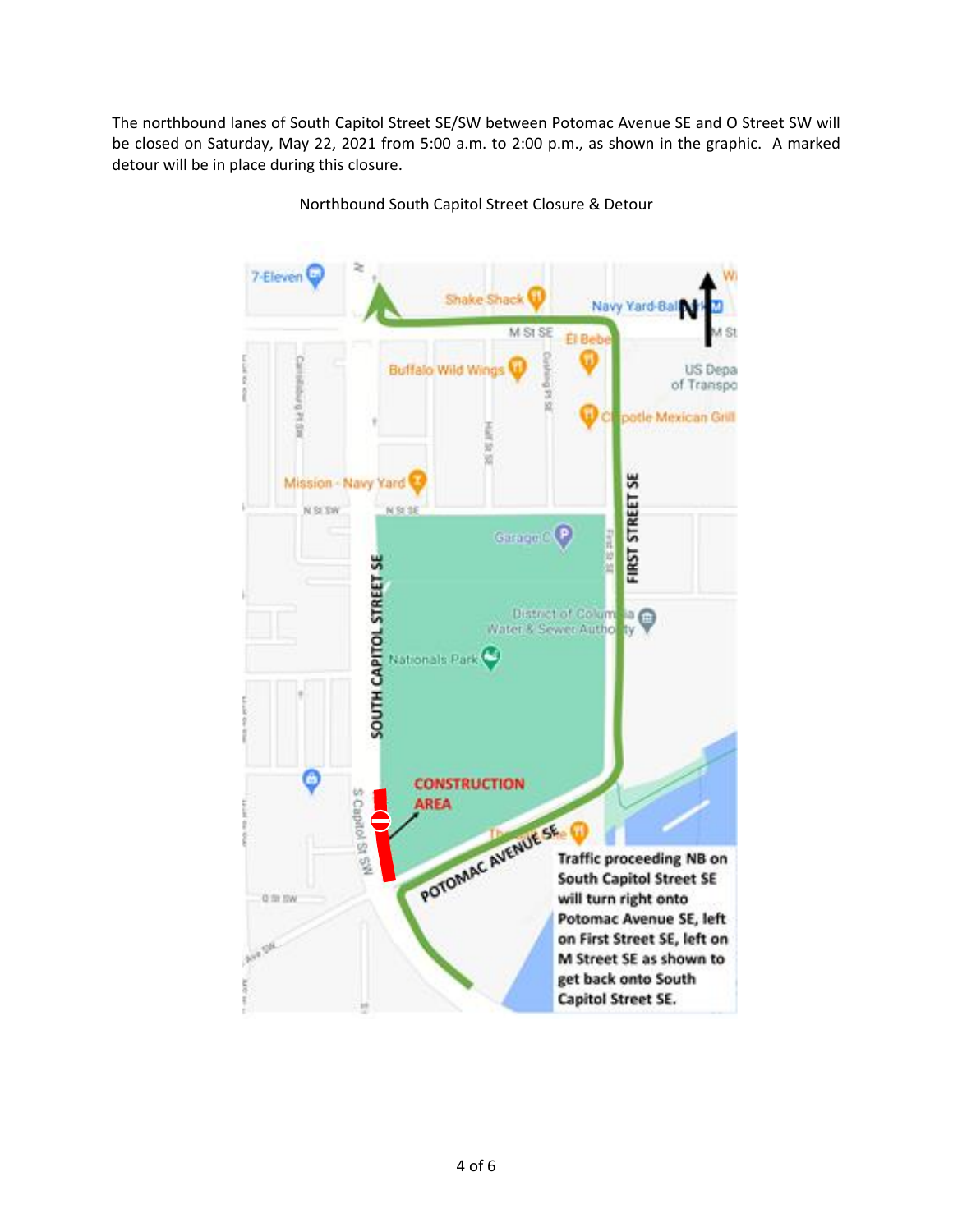Suitland Parkway SE between Firth Sterling Avenue SE and South Capitol Street SE will be closed Friday, May 21, 2021 from 9:00 p.m. to 9:00 a.m. This will include the closure of Exit 4A from I-295 SB to outbound Suitland Parkway and the restriction of left turns from the new Exit 4 from I-295 NB to Suitland Parkway SE and South Capitol Street SE. When Suitland Parkway SE is fully closed, Firth Sterling Avenue SE and South Capitol Street SE will remain open to all traffic. A marked detour will be in place during these closures.



## Suitland Parkway SE Closure

These closures are required for construction activities associated with the following DDOT projects:

## **South Capitol Street Corridor Project - Frederick Douglass Memorial Bridge**

The South Capitol Street Corridor Project calls for replacing the Frederick Douglass Memorial Bridge and transforming related sections of the urban freeway into a beautiful scenic boulevard that increases pedestrian and vehicular safety, improves multimodal transportation options, increases community accessibility, and supports economic development on both sides of the Anacostia River.

## **I-295 / Malcolm X Avenue SE Interchange Improvement Project**

The multiple phases of this project include the reconstruction of the I-295 interchange with Malcolm X Avenue SE, including modified ramps and a new access roadway to the St. Elizabeths West Campus. The planned improvements will be made between Firth Sterling Avenue SE, on the north, and the South Capitol Street/Martin Luther King, Jr. Avenue SE intersection to the south. The project will provide